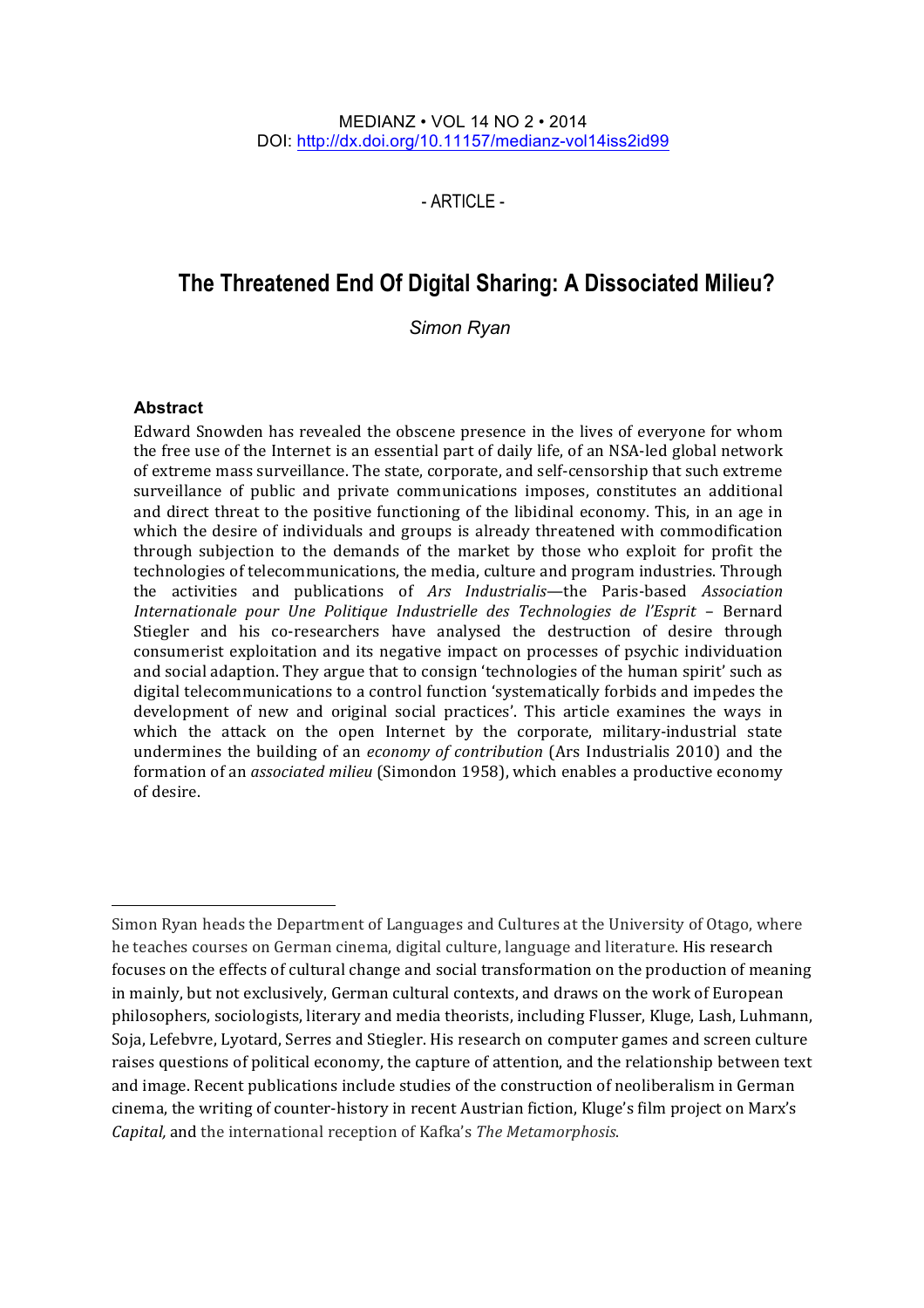Two events alerted many New Zealanders, for the first time, to the existence and staggering scale of a global regime of Internet and digital telecommunications surveillance. The first was the release of Edward Snowden's revelations in 2013; the second, the bizarrely executed arrest of Kim Dotcom at his home north of Auckland some months beforehand by the New Zealand Police acting in cooperation with the FBI and with the assistance of the Government Communications Security Bureau (GCSB). In the wake of Snowden's whistleblowing on the NSA, internet users everywhere have become uncomfortably aware of an obscene intrusion into the privacy of personal data and into what most citizens in liberal democracies take to be their lawful right to engage in legitimate acts of free speech and expression via digital platforms of all kinds. The NSA's covert operations and those of its primary allies, the United Kingdom, Canada, Australia and New Zealand through such transnational signals intelligence networks as Echelon, are being progressively revealed. This is by the handful of whistleblowers and investigative journalists worldwide who have not succumbed to state or corporate intimidation. The critical debate about the consequences of mass surveillance must now begin. To observers who have been following closely the investigations of journalists like Glenn Greenwald, formerly of *The Guardian* and now with *The Intercept*, it is becoming clear that the vast digital espionage system coordinated by the NSA is, in considerable measure, intentionally designed to support and expand the hegemony of the United States with the explicit support of the neo-liberal governments of its major economic, political and military allies. The vast expansion of the NSA's surveillance activities in the wake of  $9/11$ , far beyond any reasonable and legitimate levels of concern over generally accepted matters of state security, supports the view that free and open, public and private use of digital communications has, for some time now, been perceived by a majority of US Democrats and Republicans as a serious threat to US control over global resources, territories and, above all, markets. One of the more recent of Snowden's revelations, which reported the syphoning up of personal data by the NSA and GCHQ from leaky mobile entertainment apps like *Angry Birds*, provides evidence of our exposure to hostile acts of surveillance through even the most seemingly harmless of digital pastimes (Ball 2014). In this paper, I address the question as to how we might begin to theorize the presence of mass digital surveillance in ways that will help us lay bare its cultural politics and reveal its negative consequences for the struggle to preserve and grow democratic and fully human societies.

In this context, the work of the French philosopher of technology, Bernard Stiegler, is of immediate relevance to the search for an adequate theoretical model to lay bare the lineaments and psycho-social consequences of mass surveillance of the Internet and digital telecommunications. This is through his engagement in the politics of taking 'care' of humanity and the environment, in both the Foucauldian and Heideggarian sense of 'care', as a legitimate set of concerns over the being of the self and the other. Stiegler's research into technoculture at the Centre Georges-Pompidou in Paris as the Director of the Department of Cultural Development and of the Institute of Research and Innovation is combined with his work as a political activist in the project *Ars Industrialis. Ars*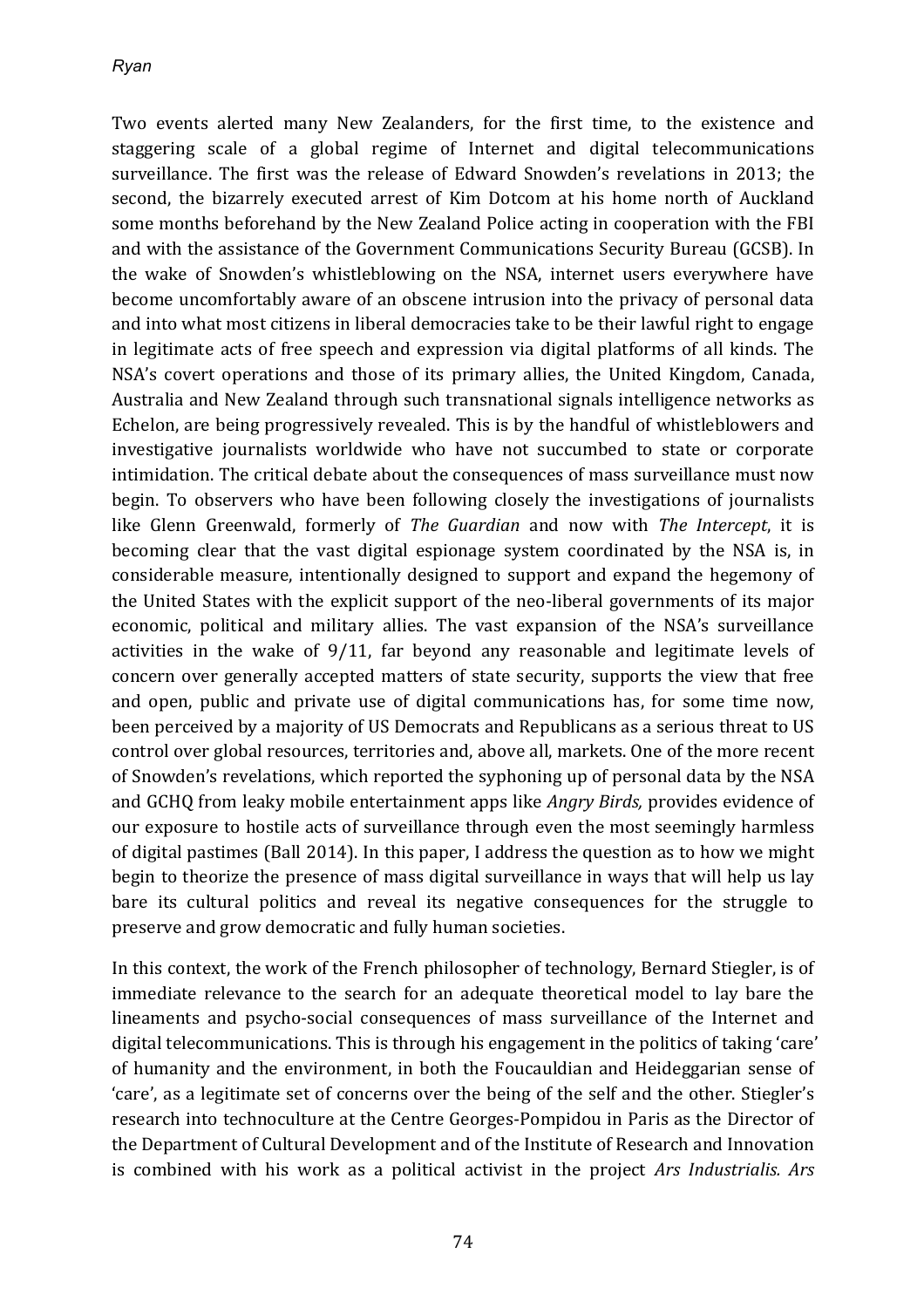*Industrialis* is a public sphere association for the critical investigation of digital technoculture founded by Stiegler in Paris in  $2005<sup>1</sup>$  Stiegler is the author of the series *Technics and Time* (1994-2001), three volumes of which have so far appeared in English translation between 1998 and 2011.<sup>2</sup> He has extended his historically organized examination of technoculture in *Technics and Time* into the zone of political economy and consumer culture in more recent publications such as *Taking Care of Youth and the Generations* (2010), *The Decadence of Industrial Democracies* (2011) and *Uncontrollable Societies of Disaffected Individuals* (2013). Stiegler's thinking on technology builds on the work of a number of key thinkers including his teacher Jacques Derrida, the philosopher of technics and individuation, Gilbert Simondon, the archaeologist, paleontologist and anthropologist, André Leroi Gourhan, Edmund Husserl, Martin Heidegger, Michel Foucault, and recently, N. Katherine Hayles.

Why is Stiegler's work not just relevant but genuinely helpful to any discussion of concern about the personal, social, economic and political consequences of mass Internet surveillance, particularly in relation to commonly experienced conditions affecting our well-being and that of the Earth?<sup>3</sup> What follows is a brief overview of what I take to be the elements of his thinking that are most pertinent to the question of mass surveillance and its many negative consequences for the well-being of individuals, societies, the domain of politics, and for the planet itself. Stiegler's arguments are packed with subtle philosophical reasoning and are set amidst a dense web of references to the work of other philosophers and social scientists on which he draws; inevitably many pertinent details must be passed over in this essay.

Viewed in the broadest of terms, Stiegler's project critiques the current state of digital technoculture in the context of the planetary crisis of overproduction and overconsumption that arises from the unreflective pursuit of what he and many other critical thinkers now regard as dangerously outmoded forms of hypercapitalism. He locates digital telecommunications among those human inventions, such as writing systems of all kinds, which he identifies as crucial 'technologies of the human spirit' (Stiegler 2013). For Stiegler, any attempt to make digital communications networks subservient to a control function holds dire consequences for the flourishing of human society. He is by no means merely affirmative of technoculture or any other form of technology but neither is he a neo-Luddite. Throughout his work Stiegler constantly reminds us that the tricky thing about prosthetic technologies, including all digital technologies, is that they consistently display the characteristics of the *pharmakon*; following Derrida and the logic of supplementarity, he maintains that like other forms of grammatisation, they can be a cure or a poison. As the 2010 revision of the *Ars Industrialis* Manifesto states: digital technologies require 'the invention, institution and transmission of practices of care which are also techniques of the self and others' (*Ars Industrialis* 2010).

Stiegler provides useful insights into what state and corporate instigators and agents of mass surveillance appear to have forgotten, overlooked or indeed never known in their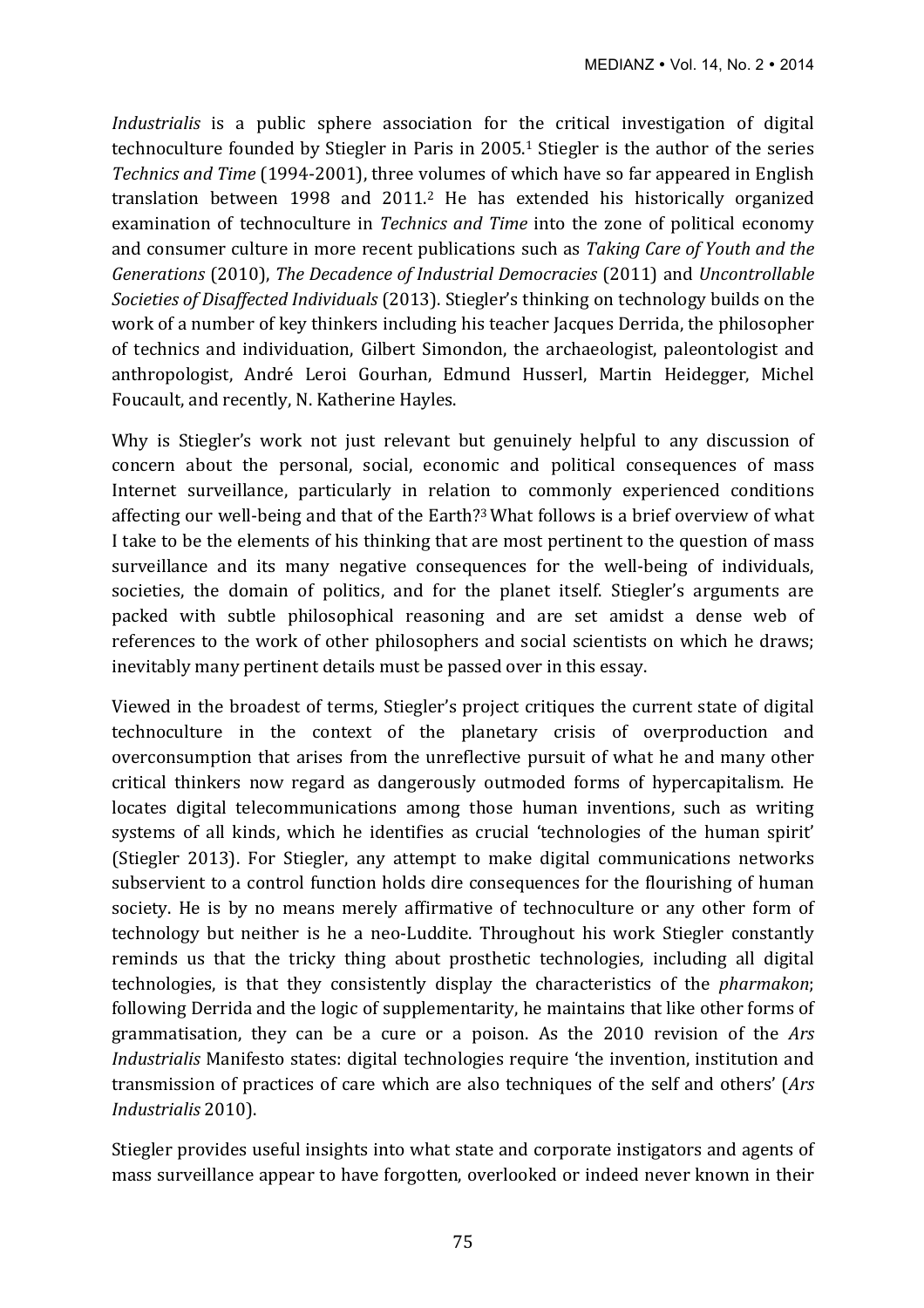care-less and paranoiac invasion of nearly every zone of cyberspace. In *Technics and Time* (1998; 2009), mindful of the principle that the best way to see where you are heading is to look hard at where you have already been, Stiegler directs an historical gaze into the evolution of technical systems and the cultural effects on thinking and being, remembering and forgetting, of the earliest prosthethic technologies. This historical and philosophical trajectory led him to first apprehend and then closely analyse a mythological act of forgetfulness. In *Technics and Time 1, The Fault of Epimetheus,* he revisits the proto-philosophical origins of the West's engagement with technical objects (Stiegler 1998, 185ff.). In Plato's dialogue *Protagoras*, he encounters the mythical figure of Epimetheus, an original idiot ancestor of Western culture, about whom we have since sadly been kept very much in the dark. Epimetheus was the twin brother of the much-celebrated Prometheus. In ancient times, Epimetheus was charged with the balanced distribution of essential survival skills to all the creatures of the earth. As his name suggests—in Ancient Greek *epimetheia* connotes *hindsight*, *knowledge after the event*—he naturally forgot to reserve any of the qualities in his bag for his last and most important charge, the human species. To ameliorate his brother's disastrous oversight, Prometheus, as we know from this more familiar narrative strand of the myth, had to go off and steal fire and the gift of skill in the art of getting things done—*tekne*, know-how, *savoir-faire*—so that as a vulnerable species we might survive at all. Stiegler reads this myth in the form recorded by the pre-Socratic philosopher, Protagoras, as showing that our being—Heidegger's *Dasein*—is the product of a double 'originary fault': 'Fruit of a double fault—an act of forgetting, then of theft—they are naked, like small, premature animals, without fur and means of defense' (Stiegler 1998, 188). Ever since these primordial acts of forgetfulness and illicit appropriation, as creatures that are born naked and lacking something important, we have had to rely for our survival on the prosthetic supports provided by technologies—technics, our technicity. In particular, as the foolish descendants of Epimetheus in the West and increasingly around the world as global technoculture proliferates, we still have trouble remembering vital things and hence throughout history have continued to develop what Stiegler after Plato in his *Phaedrus* called *hypomnemata*, (alphabetical) techniques of memory, the essential elements of a *mnemotechnics*, *i.e.* technical objects which function as external aids to memory and cultural transmission. Stiegler subscribes to Gilbert Simondon's argument that these technologies co-evolve with the human species (Simondon 1958). They extend from the practical know-how and cultural memory embodied in early tools, cave drawings and writing systems, through the codex and analogue recordings of all kinds, to our contemporary digital technologies, which Stiegler confronts as the current manifestations of the Ancient Greeks' *hypomnemata* (Stiegler 2013, 32-35)*.*

In the context of a burgeoning regime of mass surveillance it is necessary to be able to connect the materiality of digital technologies with the dimension of lived personal and social existence. Stiegler's thinking on technoculture provides a productive conceptual framework that enables this connection to be thought through. In order to demonstrate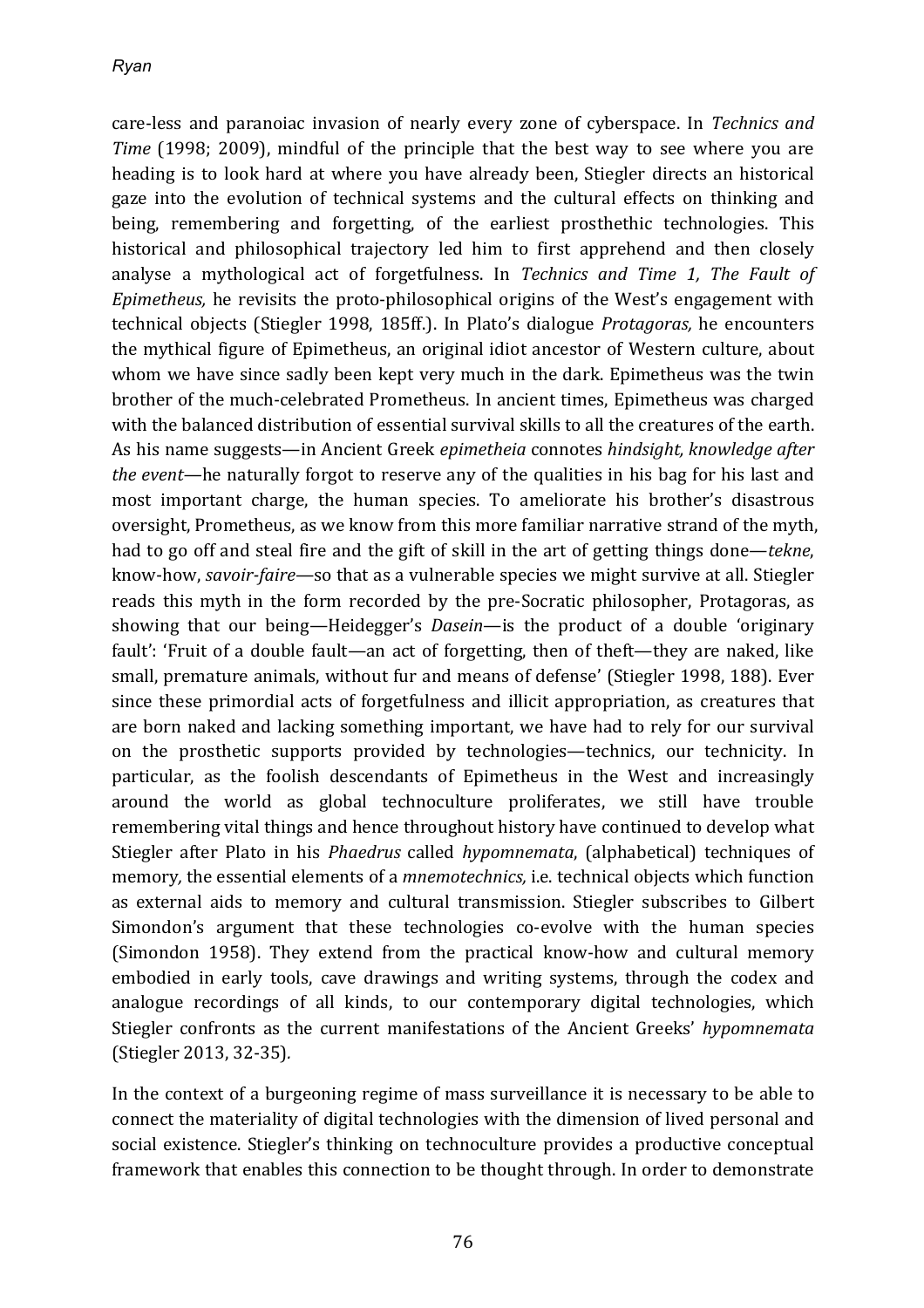the relation between technics, human individuals and the social order, he adopts and modifies Simondon's key concept of 'individuation' (Stiegler 2013, 30-39). Simondon's philosophical method involves an analogical approach to questions of emergence. Individuation is the process whereby both human and technical beings evolve and emerge, like the crystal out of the saturated solution or the foetus out the embryo, from their conditions of possibility through what Simondon characterised in the 1960s as their associated milieu.<sup>4</sup> Stiegler then further develops Simondon's concept of the *transindividual* (Barthélémy 2012, 230-231) in the digital era to describe the psychic emergence of individual human beings as singularities into a state of mature social being in which, under optimal conditions, the 'I' becomes balanced by a 'we' and therefore transforms into a mature and responsible member of human society, who is able to take care of the self and others (Stiegler 2011a, 93-103). The associated milieux (plural) operative in the formation of social being in contemporary digital societies are clearly such that the multiple types of external retention of consciousness, the digital *hypomnemata*, made available to us by the Internet and associated technologies, play a significant and by no means unproblematic role in the psycho-social process of transindividuation. In Stiegler's view, the passage of transindividuation is a human potential that in the decaying or dissociated milieux, which are emerging in many societies under the conditions of the pervasive globalization of capital, is increasingly not fully realized or even possible (Stiegler 2013, 80-102). Viewed broadly, through his thinking out from Simondon's work on individuation and the transindividual, and by taking into account Simondon's thinking on the co-evolution of technical objects, Stiegler has produced for the digital age what he regards as a necessary, nontranscendental revision of Kant's Enlightenment, print-culture based concept of the socially and ethically desirable emergence of the individual into a state of maturity through positive social interaction and education (Stiegler 2011a, 80-81).

Under the conditions created by digital hypomnemata in particular, individual memory can now be seen to be located both inside and outside the subject (Crogan 2010, 142). As a 'me', I am constituted in considerable measure outside myself through my exposure to and engagement with such digital technical objects as net communities or social media. As a consequence of the evolution out of last century's Western culture industry, Stiegler identifies the digital programming industries, individual and collective memory, and significant areas of our imagination, as becoming externalized on a hyper-industrial scale. The empirical evidence for this externalization over the last three decades is now abundant in the proliferation and ever-increasing capacity of digital data storage devices. It has led Stiegler to argue, against Kant, that the schemas of imagination cannot be regarded as transcendental but are instead externally and historically conditioned (Crogan 2010, 141). The growing dependence of contemporary psychic individuation on externalized digital and highly programmable types of associated milieux is therefore a matter of real concern. Stiegler devotes considerable attention to an analysis of the ways in which compounding technological rationalization is contributing to the rise of cynicism and loss of hope in hyper-industrial societies. He includes privileged vouth, as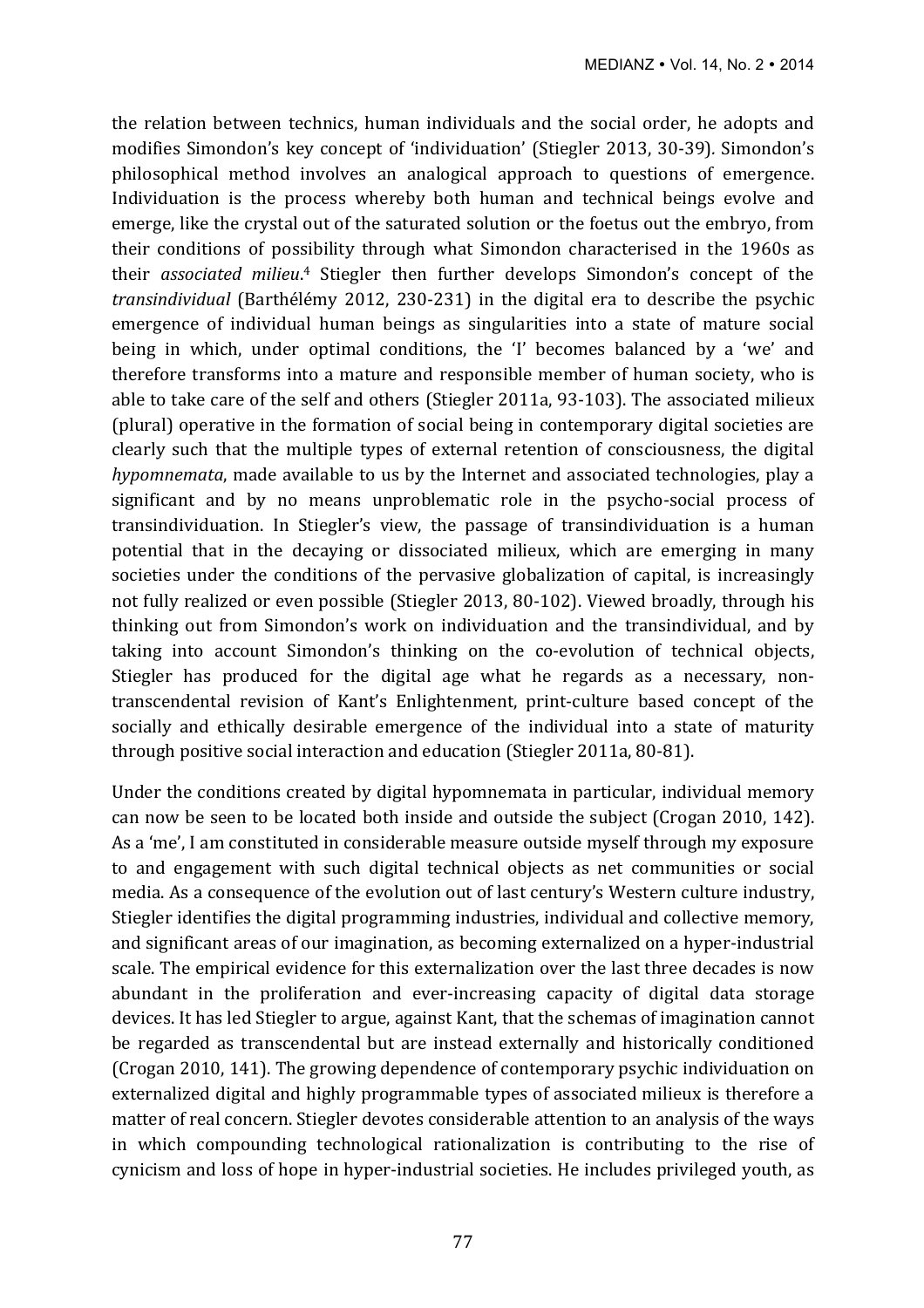*Ryan*

well as the growing ranks of the excluded, examining how their behavior is marked by disaffection, social withdrawal and addictive habits of consumption in the midst of a life filled with (or deprived of) the 'industrial temporal objects' with which they are being programmed to identify (Stiegler 2013, 80-102). The fact that the hyper-industrial political economy demands that all value be calculable has its corollary in the progressive devalorisation or disindividuation of the consumer. Concern centers on the radical alteration in these digitally informed milieux of long established behavioral patterns operative in the formation of individual and social being and on shifts like those that that we are now registering with some alarm in the relation between on the one hand, technical rationality and on the other, that form of social rationality we know and value as justice and human rights (Stiegler 2013, 20).

In order to better understand the function of digital technical objects in processes of psychic individuation, in the final chapter of *Technics and Time, 2: Disorientation* (2009) Stiegler returns to Husserl's phenomenological studies of primary and secondary retentions and their role in perception and memory. As with the largely neglected figure of Epimetheus in Plato's *Protagoras*, he again finds that something significant has been overlooked. Husserl did not explore tertiary or externalized forms of memory beyond early gramophone recordings and tended to downplay their possible function in the formation of consciousness and consequently in cultural reproduction. Stiegler argues against Husserl that these tertiary retentions have since become the vital supplement of our consciousness in the way that they are fed back to us from the cultural environment to reshape the perceptual set of the brain's secondary retentions (Stiegler 2009, 241-243). The music video I watched the previous evening shapes my next experience of the song when I hear it on the car radio while driving to work. On the privileged side of the digital divide, digital devices are for many now highly active in the shaping of perception in education, in our daily work routines, and in the formation of our social being. Over and above the bottomless reservoir of on-line information and televisual entertainment, email, social media, online-gaming, YouTube, Vimeo, and net forums of all kinds have become a vital part of active and passive social networking. Whether we access these by laptop, desktop, or mobile devices like tablets or smart-phones is largely irrelevant. But in the context of the presence or even the threat of pervasive surveillance, we need to ask 'What happens to our sense of well-being, even our sense of who we are or might become, when we are made aware that a concealed observer is lurking with intent at the windows and back doors of our on-line and off-line lives?' How might we react when we become aware that the dark algorithms of the NSA, GCHQ or the GSCB are trawling daily through our metadata in search of any 'suspicious' material, and worse, causing us to be questioned or even arrested by state or corporate authorities at some regulatory, legal, or geographical border?

Stiegler's project engages in a closely focused analysis of the effects on human attention and the formation of consciousness arising from the omnipresence of the commercially driven, digital programme industries that work day and night to support the goals of members of the corporate, military and administrative elite who are the leading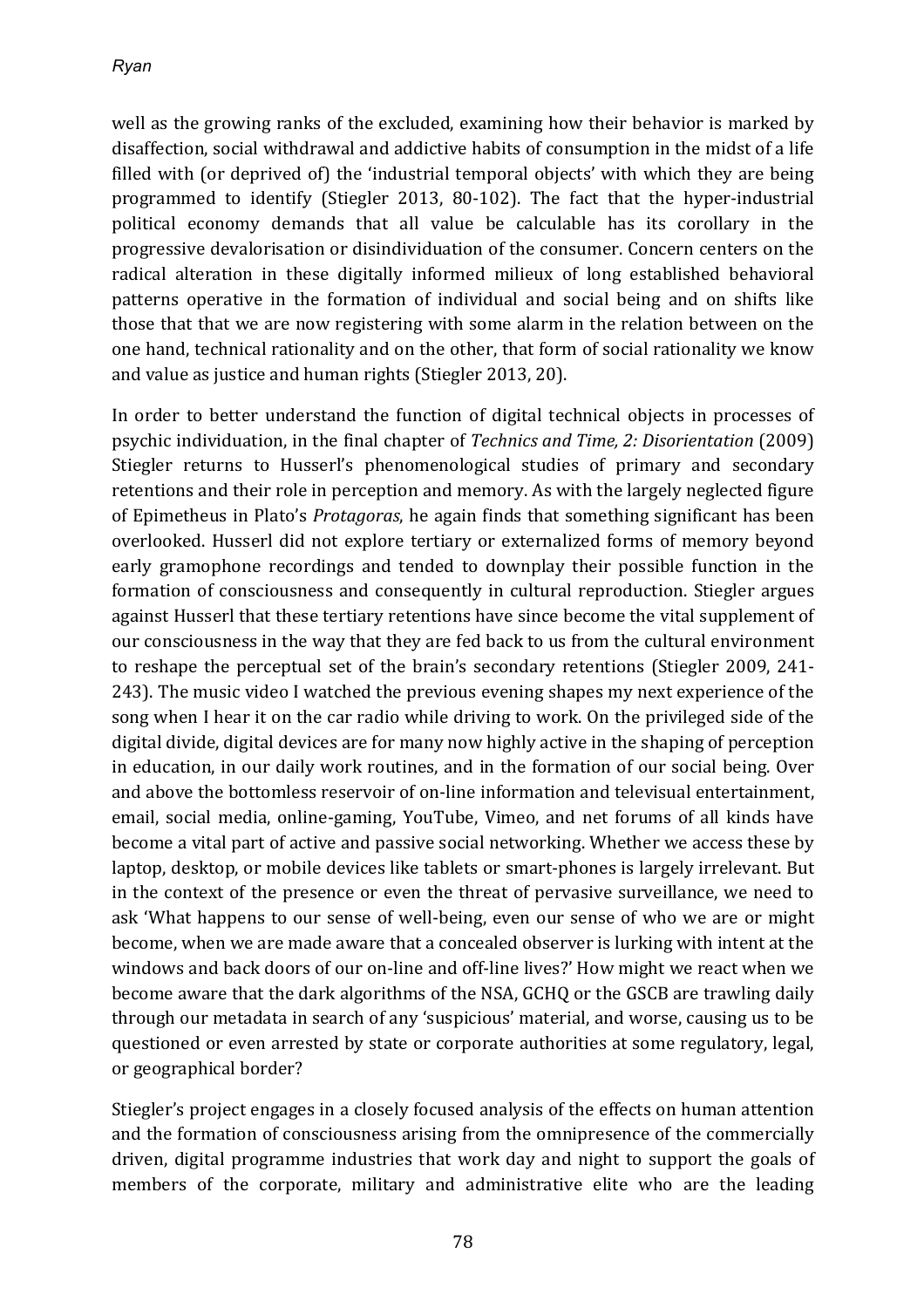beneficiaries of hyper-industrial societies. What he refers to, after Freud and Marcuse, as the 'libidinal economy' is being destabilized as a direct consequence of a radical desublimation of desire that results from hyper-industrial modes of consumption. Here we need only think of the emptying out of desire, which comes about when attention is subjected to the endless, audiovisual hyper-solicitation of the digital entertainment and leisure industries. The individual libidinal economy consists of competing behavioural tendencies. Under the current dominance of the North American programme industries, which seek to invent and programme the future, the libidinal economy is subjected to both 'a politics of adoption and a technical politics' (Stiegler 2011b, 9). The categorical imperatives of the US political economy are 'adoption and innovation' (Stiegler 2011b, 9). As Stiegler views its relationship to consumption, 'the libidinal economy is the fundamental mechanism of all adoption' (2011b, 10). He concludes that a hyperindustrial economy, which produces an excess of commodities, is necessarily deeply engaged in the manipulation of the libidinal economy of its individual members. North American public policy aims to shape and control the future of global markets through the manipulation of consumers. The very promulgation of the Internet as a public technology by North America over the past two decades, together with the seemingly endless innovation and proliferation of digital products and services, can be understood as the primary means by which the US has sought to transform the global environment in which it intends to assert supremacy. Now that capitalism has itself become primarily cultural, Stiegler notes that, 'culture itself becomes the key to all industrial policy' (Stiegler 2011, 18). Under these conditions, he contends, consumers together with producers become the new proletariat. This proletarianisation comes about in direct proportion to the consumer's or the producer's loss of knowledge as the result of subordination to the technical objects of consumption.

The digital economy services the promotion of the American way of life through an aesthetic of consumption, which is promulgated on all available digital platforms.<sup>5</sup> In Stiegler's reading of the political economy of hypercapitalist societies, the corresponding loss of collective and individual knowledge as *savoir-faire* (knowing how to do) and *savoir-vivre* (knowing how to live) is the key driver of this new form of proletarianization. The digital programme industries labour to turn consciousness itself into a marketable commodity through the control and harnessing of attention (Stiegler 2013, 23). An associated milieu like that of digital technoculture rapidly becomes a dissociated milieu and consequently loses its capacity to foster the transindividuation of the 'I' to a state of mature and responsible social being, when through their advocacy of narcissistic care-less-ness, the programme industries succeed, as they are so manifestly doing, in substituting addictive forms of consumer behaviour for mature, considered, and care-full decision making. The corporate practice of branding actively seeks to promote and intensify these toxic behaviors. Drives take the place of genuine human desire.<sup>6</sup> Drives operate within compulsive psycho-biological loops and in Stiegler's view can never be satisfied (Stiegler 2013, 18-19; 23-24). The subject and consciousness itself become degraded and nullified through submission to the objects of addiction. As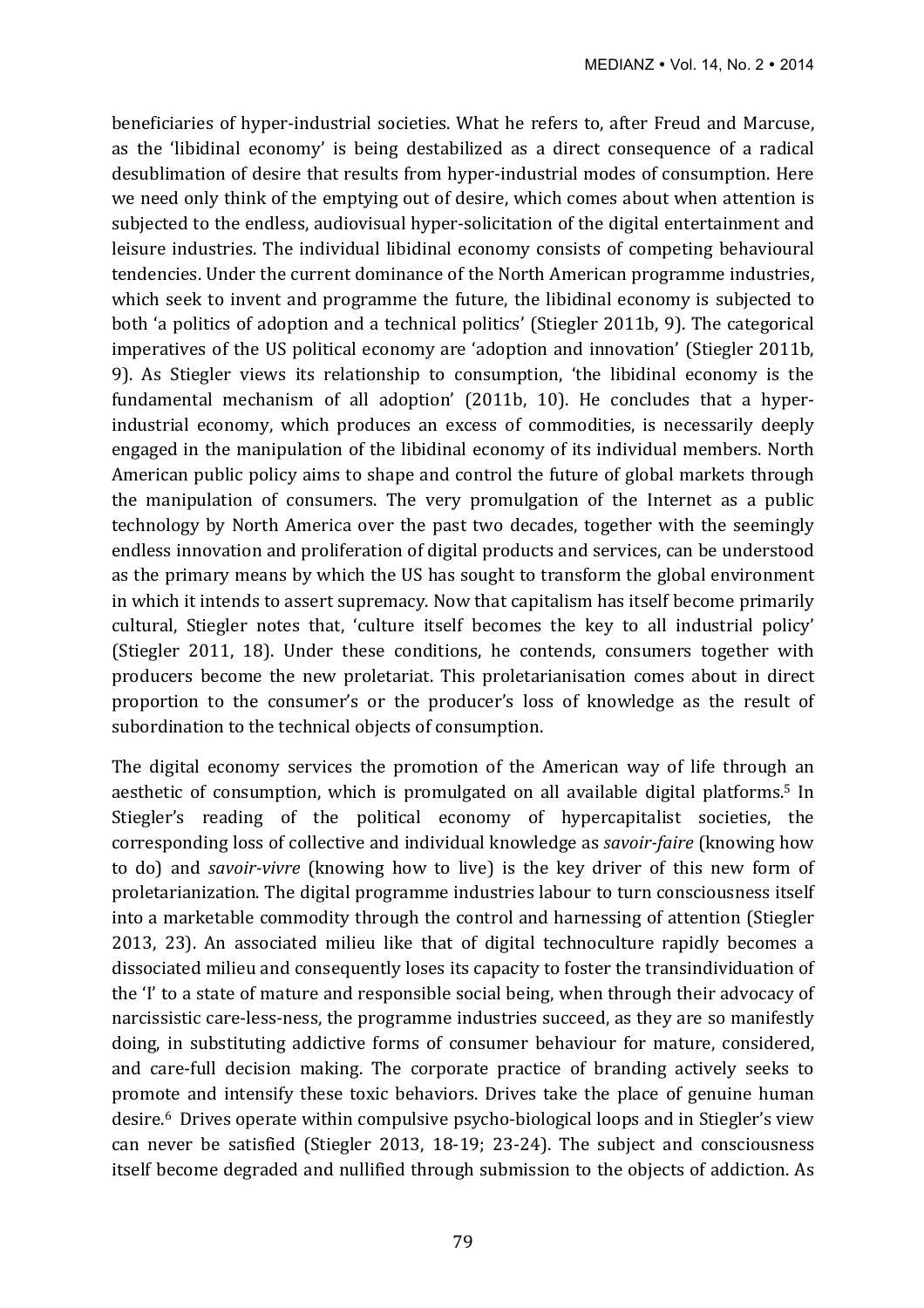the consumer is sold progressively to the product, his or her existence is absorbed into a state of subsistence. The disruption of the libidinal economy represented by the reduction of the life-world to an endless virtual shopping mall, marketing goods and services produced by a global labour-force of low-wage workers, operates principally through the daily promotion of consumer anxiety. The subject driven by this anxiety seeks vainly in the objects of addiction but can never find compensation for genuine human desires. The result, as conceived by Stiegler and his co-researchers in *Ars Industrialis*, is the creation of the *addictogenic* society, which they have set out to combat (Ars Industrialis 2010). Following Stiegler and his associates, it appears entirely consistent to conclude that it this same addictogenic social order that the US-led regime of mass surveillance is in considerable part designed to perpetuate. We might also reasonably conclude that the digital simulation and projection of a regime of apparent total planetary control is aimed precisely at preventing what Stiegler and the contributors to the *Ars Industrialis* collective are seeking as activists to advance, namely the mass de-proletarianization of consumers and producers as subjects who in fact already possess the capacity to realize their own reasons for existence and who, when they are encouraged to, can learn to know how to do things for themselves and others.

Stiegler (2011) goes a step beyond Foucault's concept of *biopower* to consider the emergence in hyper-industrial societies of what he identifies as *psychopower*: 'a control society does not only consist in the installation, throughout society, of social control, but rather penetrates into consciousness, through which it harnesses libidinal energy and thus reinstantiates corporal control  $\ldots$  (Stiegler 2011b, 82). He elaborates:

As for control societies, these are passing into their hyper-industrial epoch, developing into a cultural and service-based capitalism that, via computer technology, fabricates the very element of our ways of living, transforming daily life in the sense of its immediate interests, standardising existences through the means of 'marketing concepts' and doing all of this while pursuing the convergence of the audio-visual, the informational and telecommunications: this is the American multimedia strategy  $\ldots$  (Stiegler 2011b, 104).

The collective *Ars Industrialis* calls for the re-politicization of society through disengagement of the state from its undemocratic embrace of speculative hypercapitalism and the corresponding reassertion of public power as a system of care that intervenes positively in economic and industrial life. Only this re-politicization, they contend, will encourage 'the development of what, in technics, in general, and in mnemotechnics in particular, leads to the reinforcement of society—to make technical becoming a social future intensifying processes of individuation by inventing forms of life, that is, of savoir vivre' (Ars Industrialis 2010). How, if at all, can we reconcile the dark view of increasingly surveilled and policed digital technologies as the site for the unfolding of the 'multimedia strategy' of an American global psychopower with the clearly significant and still largely unexplored role that the free and open use of the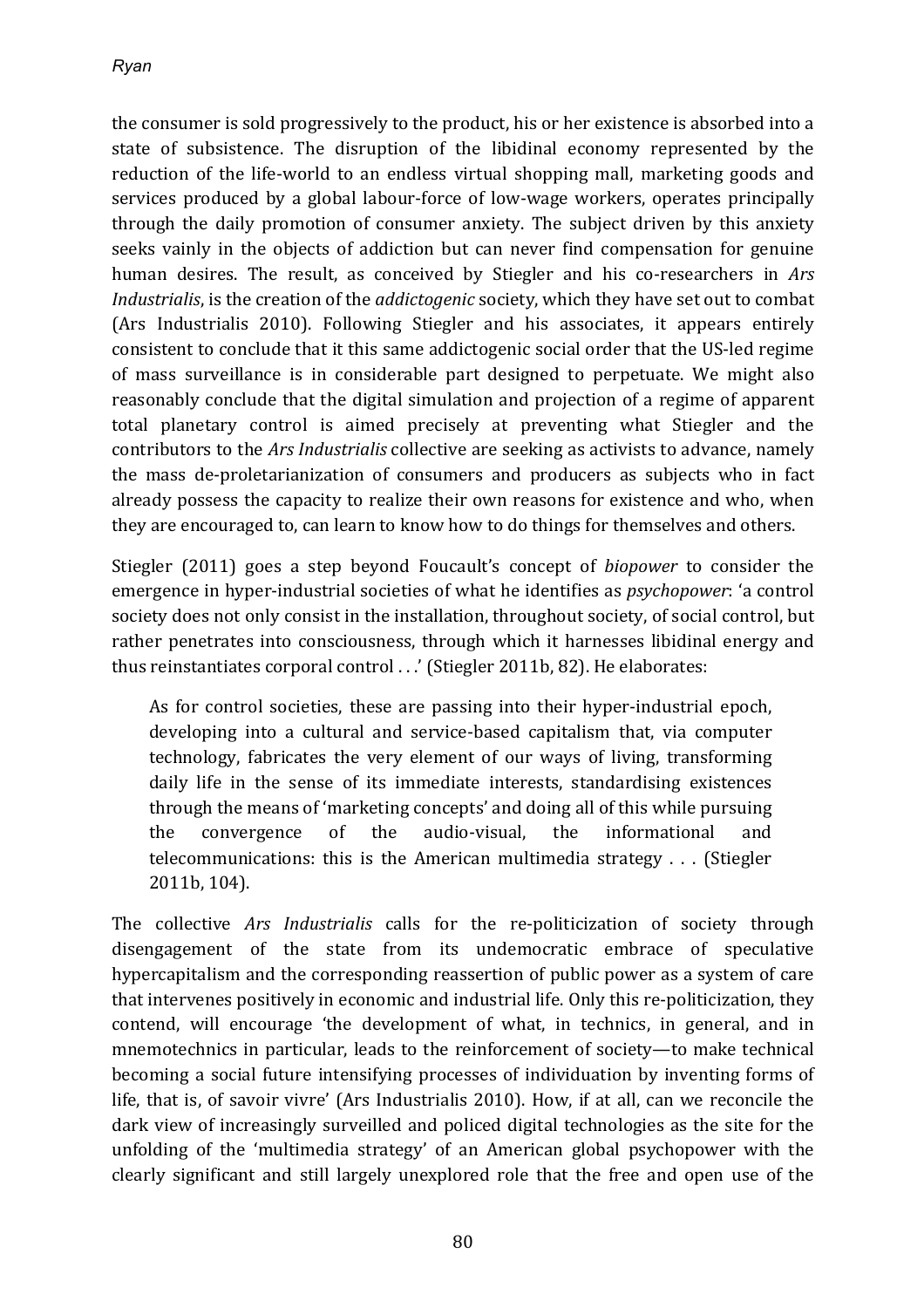Internet and digital telecommunications has come to play in psychic individuation as the interplay of memory and imagination? For Stiegler and the Ars Industrialis collective, the toxic effects of mass surveillance threaten the emergence of a socially positive digital *economy of contribution*, which they are seeking to promote as an alternative to the dominant neo-liberal economies of mass production and consumption.

Without reflection on the matter, we might assume that our personal freedom of thought is unassailable but it quickly becomes apparent that even one's most intimate thoughts are implicitly linked with and informed by others—family members, partners, friends, groups, collectives and communities. Deprived of free expression, open communication and the exchange of ideas, our thoughts subside into solipsism, begin to loop and feed off themselves. It does not seem so long ago that the Shareware and Open Source software movements, and more recently the Creative Commons, reaffirmed the notion that freedom of thought and the willingness to share ideas with others lead to better, more democratic and socially inclusive outcomes. As the hacker ethic put it in the early 1990s, 'information-sharing is a powerful positive good' (Himanen 2001). Inhibiting or prohibiting sharing by enacting legislation which threatens to censor, impose penalties and criminalise positive forms of information-sharing is therefore widely viewed by net communities of all kinds as the hallmark of antidemocratic, closed or control societies. The 2010 Manifesto of *Ars Industrialis* emphasizes the crucial role of sharing knowledge in the digital world:

On the internet, it is clear to everyone that there are no longer producers on one side, and consumers on the other: digital technology opens a reticulated space of contributors, who develop and share knowledge, and who form what one calls an associated milieu—thereby taking up a concept from Gilbert Simondon. This sharing, which reconstitutes processes of sublimation, and which as such reconstructs a productive economy of desire, of engagement and of individual and collective responsibilities socially articulated according to new forms of sociability, opens a space for struggling against dependence, de-sublimation, disgust in oneself and others, and more generally, against speculative intoxication and addiction. (Ars Industrialis 2010).

In case academics assume that they are the sole torchbearers of new ideas, Stiegler assigns a central place to the figure of the amateur in the creation of a digital economy of contribution: 

The figure of the amateur is the ideal type for the economy of contribution because the amateur is the one who builds him or herself a sustainable libidinal economy and does not expect industrial society to put it in place. In this regard, the hacker is a subversive figure in his or her ability to appropriate the technological and industrial situation without conforming to its requisite prescriptions, from marketing through to plans for industrial development. Hackers are neither consumers nor clients or users: they are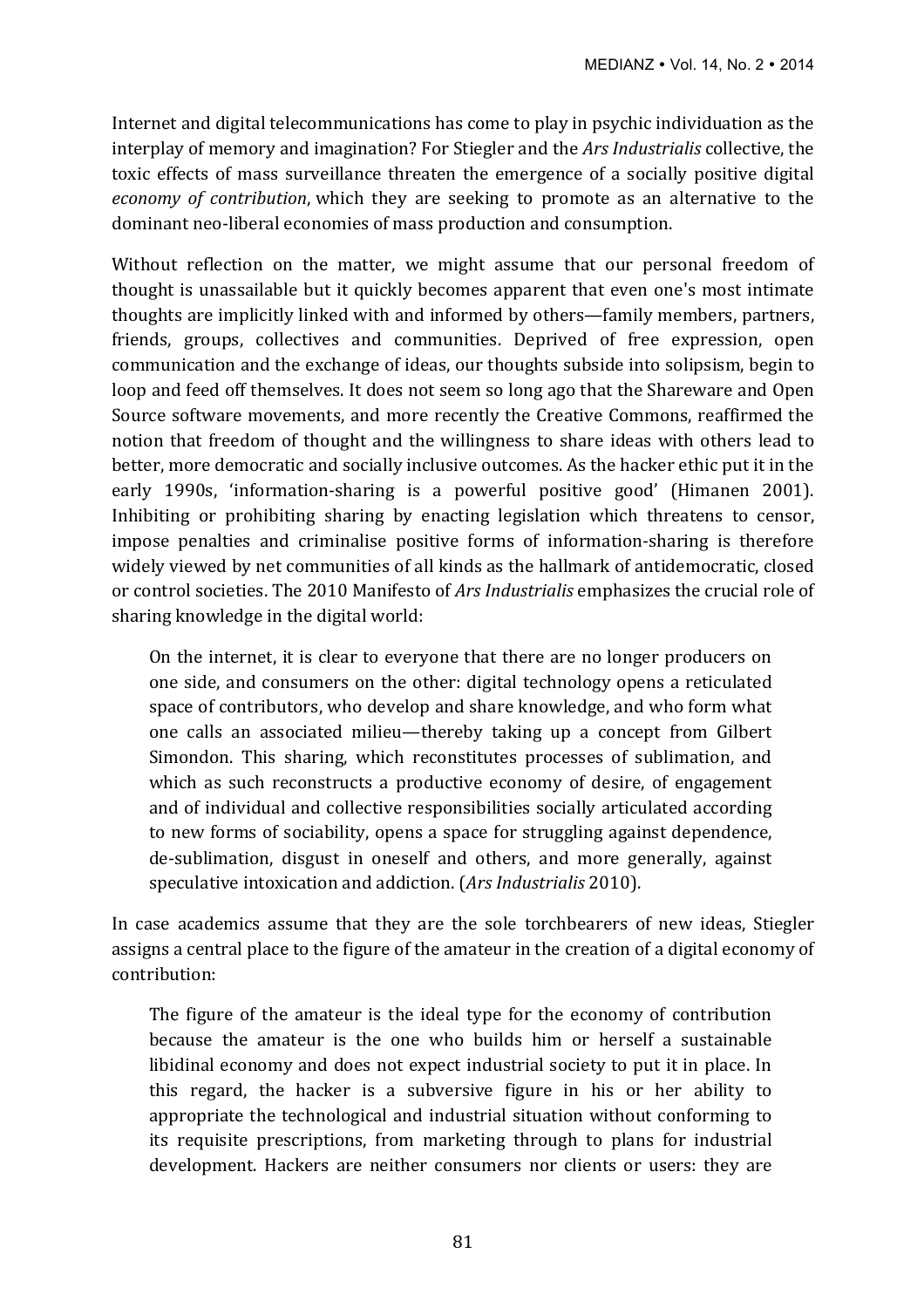*Ryan*

practitioners—that is to say, amateurs of the world in the age of its numeration (Stiegler n.d).

Digital sharing, free of any coercion, is at the heart of what Stiegler and others define as an emerging economy of contribution. The political and corporate forces behind mass surveillance are engaged in the defence of the limitless profit-taking of the few and consider all alternatives to their implied world order inimical. In the nominally democratic states now under the sway of the NSA, to demand openness and transparency, to dissent as a citizen on questions regarding mass surveillance questions about what New Zealand's Prime Minister, John Key, when asked, frequently and dismissively labels 'operational matters' and therefore not up for public discussion—is be categorized as a subversive element, a left-wing conspiracy theorist, a (class) enemy or even a potential terrorist. The spectral presence of ubiquitous surveillance is calculated by its perpetrators to discourage, dissuade, intimidate, suppress, shut down and prosecute the free exchange of ideas, on which an alternative political economy of contribution depends. As Stiegler views the present crisis, we now find ourselves in the midst of a severe cultural conflict between opposed models of human behaviour: 'an unprecedented and merciless global commercial war in which digital networks are already—are at *first* and *increasingly*—weapons in the battle to conquer global commerce—the global commerce of *goods* and *ideas*' (Stiegler 2011a, 135). The stakes are high. To take the side of those who oppose the commodification and reification of the human spirit is to engage in the battle against the destructive signals intelligence of global surveillance systems to preserve, foster and transmit the human intelligence that we so desperately need to survive by creating together new and sustainable ways of living.

## **Notes**

- 1. The Manifesto of Ars Industrialis (2005, revised 2010) and other publications of the collective are freely available online in French and to a more limited extent in English as well.
- 2. In his essay in the issue of Cultural Politics devoted to Stiegler, Patrick Crogan provides a very comprehensive overview of Stiegler's philosophical approach to technology in Technics and Time and locates Stiegler's project in the context of his cultural and political activism. See Crogan (2010).
- 3. After the completion of this article, an English translation appeared of a piece by Stiegler written for a blog on the digital revolution for the French newspaper *Le Monde* in which he refers explicitly to the case of Edward Snowden and his revelations concerning the handing over of private data by social media corporations like Facebook and Google to the NSA. In this commentary, Kinsley (2013a) writes that Stiegler claims the 'secrecy of intimate life is essential and forms the possibility of attaining a dignity of existence'. Stiegler underscores the dual nature of the internet and digital technologies of social engineering as a pharmakon with constructive as well as potentially toxic consequences and also registers a measure of concern that the down-side of the publication of diplomatic cables through Wikileaks may be detrimental to the conduct of international diplomacy. See Kinsley (2013a).
- 4. Simondon's work remains largely untranslated into English and in media philosophy has been received outside Europe primarily through Stiegler's reading of his principal books  $(1958/1999; 1964; 1989/2007)$ . The concept of the associated milieu is central to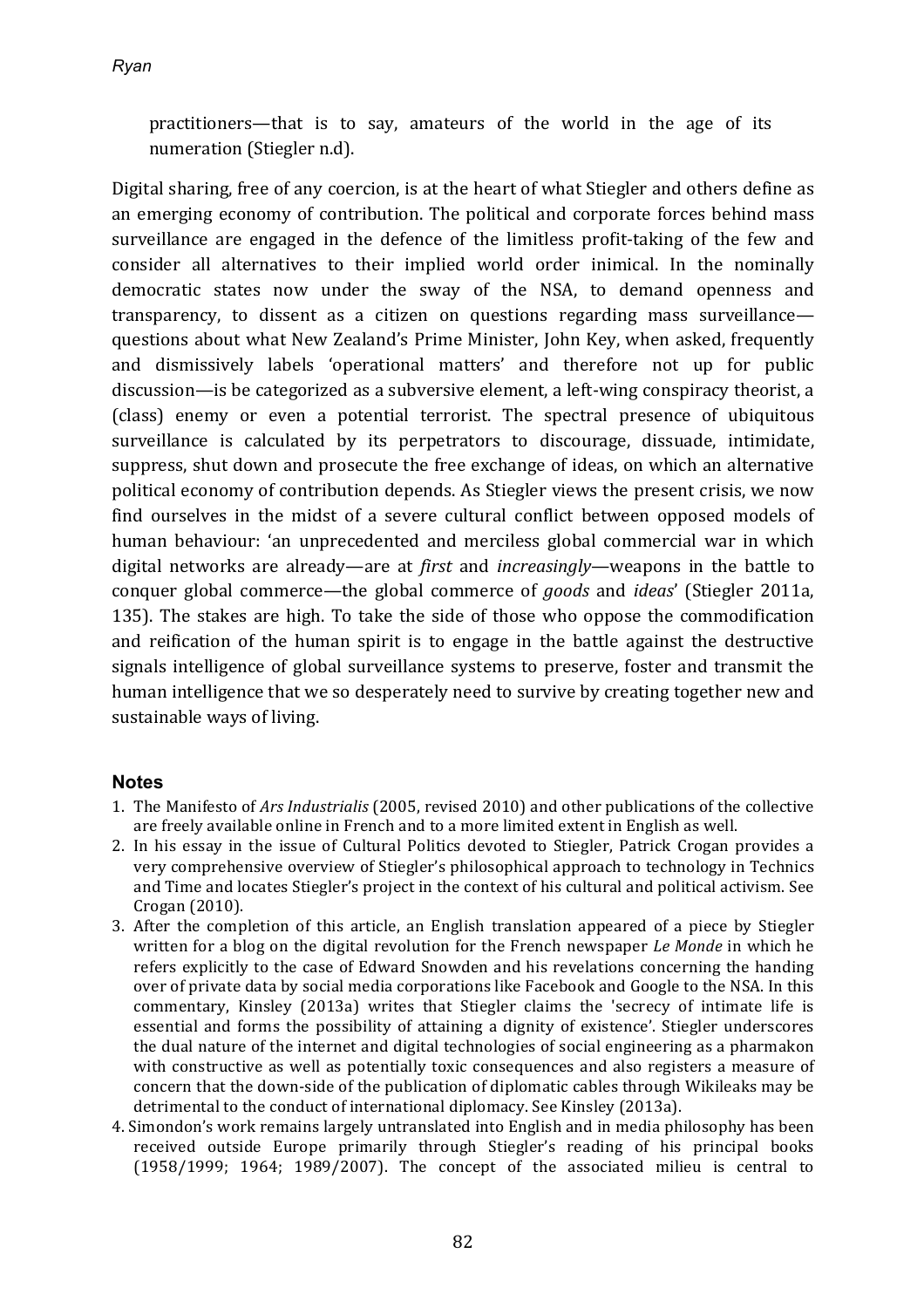Simondon's construction of processes of individuation and should not be regarded as being coterminous with the notion of an environment. For an explanation of this key term see Jean-Hugues Barthélémy  $(2012, 207)$ : 'With the living being, the associated milieu becomes the pole of a permanent exchange, whereas for the psycho-social personality  $[...]$  the collective is no longer even a simple milieu but a group that has its proper unity and its proper personality, with which the personality of the individual is "coextensive" (Arne De Boever's translation of Barthélémy's text)'. Simondon regards the associated milieu as participating in the individuality of living beings as well as in the emergence of technical objects and employs the analogy of theatre to speak of a 'theatre of individuation'.

- 4. While Stiegler acknowledges that in China, India and Japan and in other non-Western economies new forms of hyperindustrial society with their own technologies of knowledge are developing and whose digital service industries are penetrating the West, his primary concern is 'to know—and by distinguishing within the West, between America and Europe what a specifically European industrial and political economy of these technologies of the spirit would look like' (Stiegler 2013, 71).
- 5. Stiegler (2014, 40) follows Freud's concept of libido as the social manifestation of the energy produced by the sexual drive but goes beyond Freud in viewing capitalism as 'a libidinal economy that in generalizing dissociation, destroys desire, that is the energy that is libido'. In his analysis of the present crisis of the consumerist model, Stiegler argues that consumerist exploitation instrumentalises desire to the point where libidinal energy is radically depleted. This leads to forms of psychic and social disinvestment in the long-term engagement of individuals in social, economic and political life. The result is individual and social regression to the 'drive-based stage which animates all living things endowed with a nervous system  $\dots$ those drives that are also referred to as the 'instincts'. This crisis 'brings to the forefront a systemic connection between the drive-based behavior of the behavior of the speculator and the equally drive-based behavior of the consumer'. See Stiegler  $(2013, 18; 2014, 17 \text{ and } 40)$ .
- 6. To date there is little by Stiegler on the notion of an economy of contribution that is available in English. Sam Kinsley (2013b) has published an English translation of an interview with Stiegler by the French activist organisation *Fondation Macif*, which includes comments by Stiegler on this concept.

## **References**

Ars Industrialis. 2005. 'Manifesto 2005'. Accessed November 2013. http://arsindustrialis.org

Ars *Industrialis*. 2010. 'Manifesto 2010'. Accessed November 2013. http://arsindustrialis.org

Ball, James. 2014. 'Angry Birds and 'Leaky' Phone Apps Targeted by NSA and GCHQ for User Data'. *The Guardian*, 28 January 2014. Accessed January 2014. http://www.theguardian.com/world/2014/jan/27/nsa-gchq-smartphone-app-angrybirds-personal-data

Barthélémy, Jean-Hugues. 2012. 'Fifty Key Terms in the Works of Gilbert Simondon'. In *Gilbert Simondon: Being and Technology, edited by Arne De Boever, Alex Murray, Jon* Roffe and Ashley Woodward, 203-34. Edinburgh: Edinburgh University Press.

Crogan, Patrick. 2010. 'Bernard Stiegler: Philosophy, Technics, and Activism'. *Cultural Politics,* 6 (2): 133-56.

Himanen, Pekka. 2001. *The Hacker Ethic and the Spirit of the Information Age.* London: Secker and Warburg.